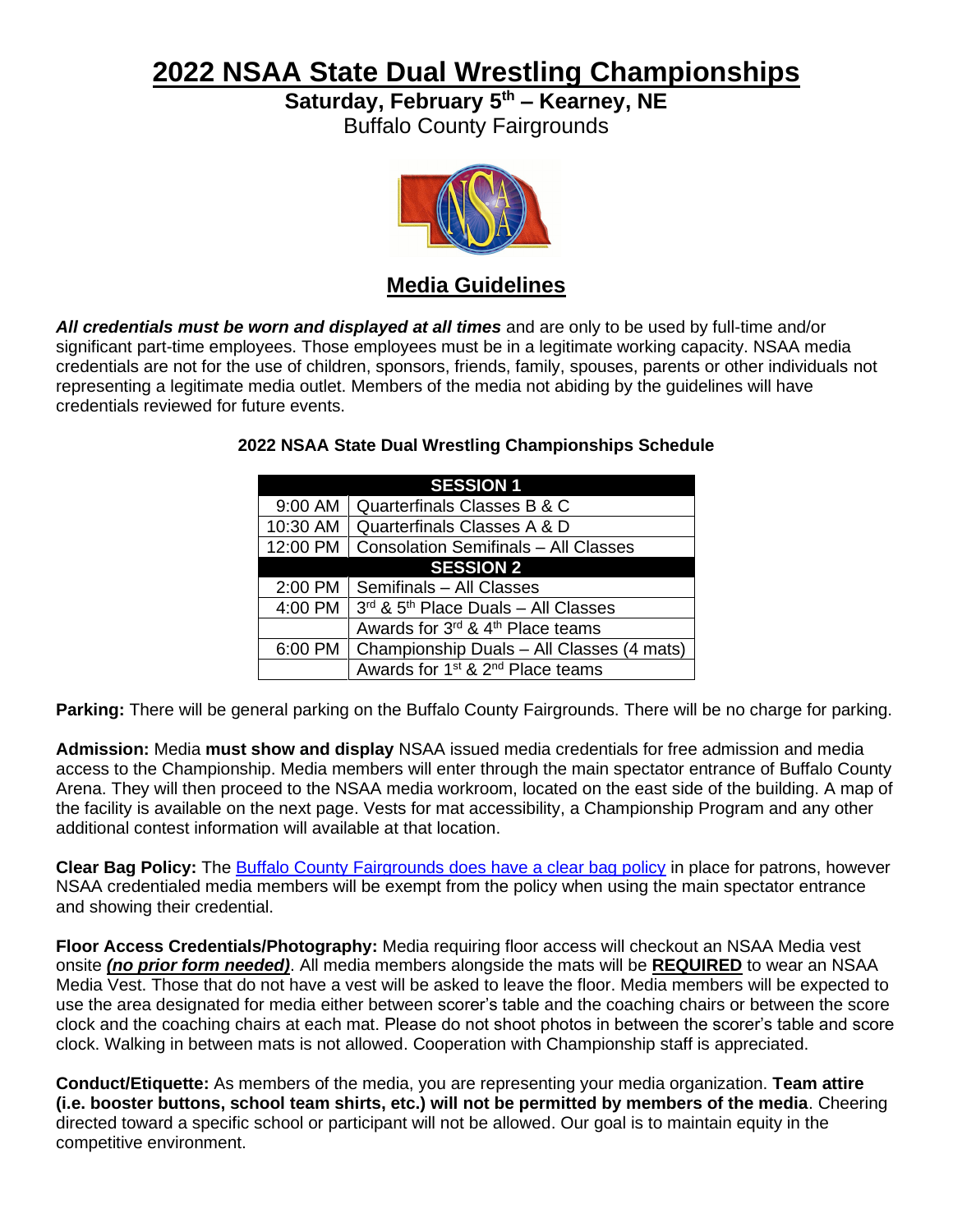**Interviews:** Any interviews are at the discretion of the coaches before or after matches. *No interviews will be conducted on the mats.*

**Media Work Room:** Media work space will be available at the facility.

**Television and Web Coverage:** All matches will be available LIVE via the [NFHS Network.](http://www.nfhsnetwork.com/associations/nsaa) Updates may be found throughout the championship on the NSAA website and via the NSAA [Events](https://twitter.com/nsaaevents) Twitter account.

**Internet:** Wi-Fi will be available to the media. Login information will be available onsite.

**Audio Broadcasting:** Broadcast request forms must be submitted by *Thursday, February 3rd, at 10 AM*. Any live audio coverage of NSAA State Championships will be subject to Broadcast Rights fees. Current Broadcast Rights fees are \$75/day. The form is the last page of this document.

*\*Video/Streaming coverage is prohibited without the expressed written consent of the NSAA.*

Questions prior to the championships may be directed to Jeff Stauss at 402-489-0386 or [jstauss@nsaahome.org.](mailto:jstauss@nsaahome.org)

During the championships, direct your questions to the onsite media director, Adam Bonesteel.